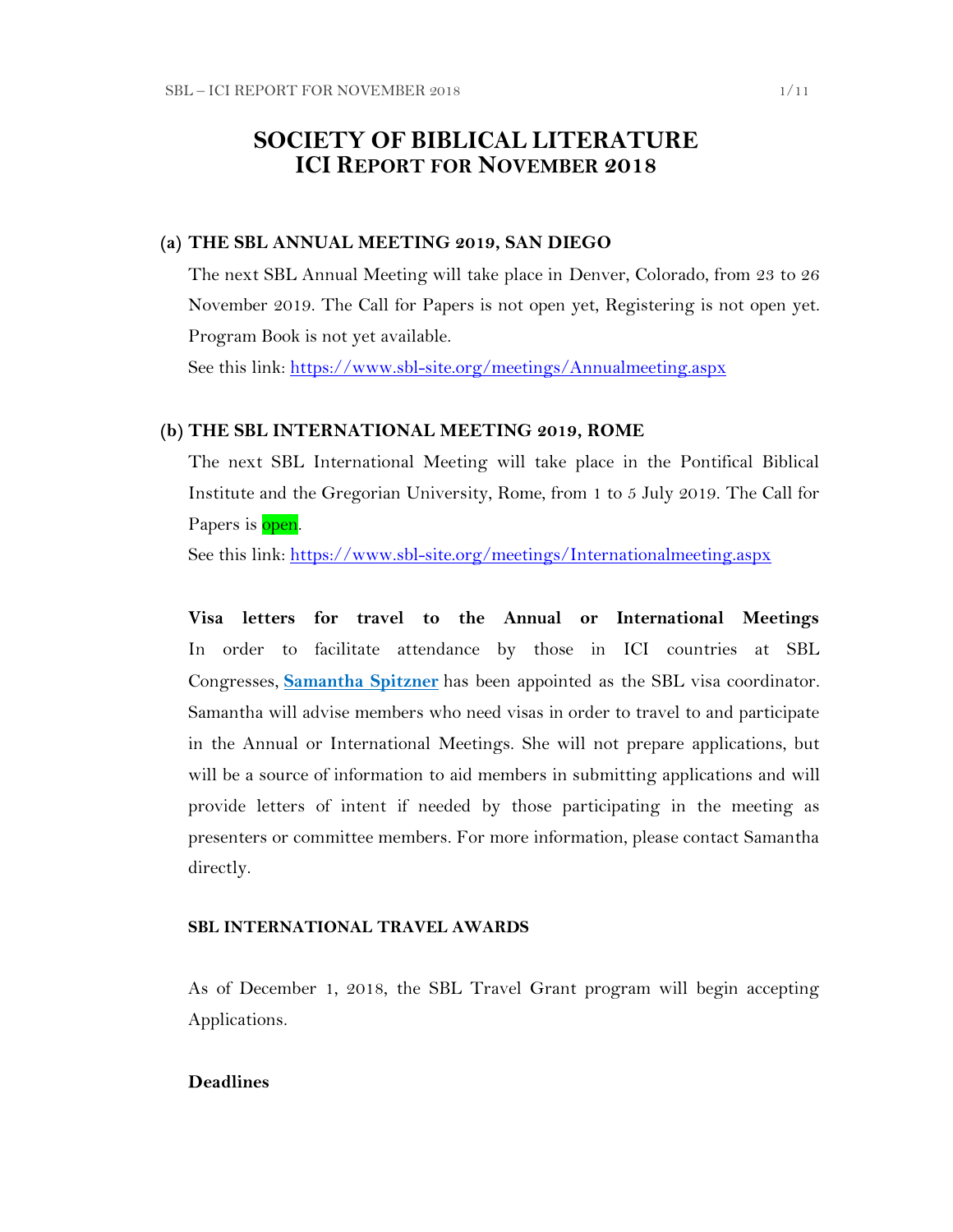1 December 2018: International Travel Award application opens.

15 February  $2019$ : Deadline – Application form and recommendation letter.

15 April 2019: Award decisions will be announced.

The SBL International Travel Awards offer opportunities to current SBL members outside North America to attend the Annual or International Meeting, to participate in the program, to enhance their professional development, and to build their network with fellow scholars. These grants help facilitate the work of Program Units and the International Cooperation Initiative ("ICI"). These grants are intended to support underrepresented and underresourced scholars. As such, preference will be given to women, people of historically underrepresented ethnicities, and members from **[ICI-qualifying countries](https://www.sbl-site.org/assets/pdfs/ICIcountries.pdf)**. A key criterion is an applicant's demonstrable financial need.

Four International Travel Award Panels (ITAP) will administer the awards each year, serving four geographic regions:

- Africa and Middle East
- Asia and Pacific
- Eastern Europe
- Latin America and Caribbean

For awards offered in 2018, each ITAP will administer \$3,000 in awards in each region. The panels may determine the best distribution of funds (e.g., as one \$1000 and one \$2000 award, or as three awards of \$1000 each). The applicants must attend the Annual or International Meetings, but may or may not participate in the program, depending upon their needs expressed in the application. All grants include lodging (one room, single or shared) for four nights and complimentary meeting registration. Recipients may not have attended an Annual or International Meeting within the last five (5) years.

<https://www.sbl-site.org/membership/AMtravelgrant.aspx>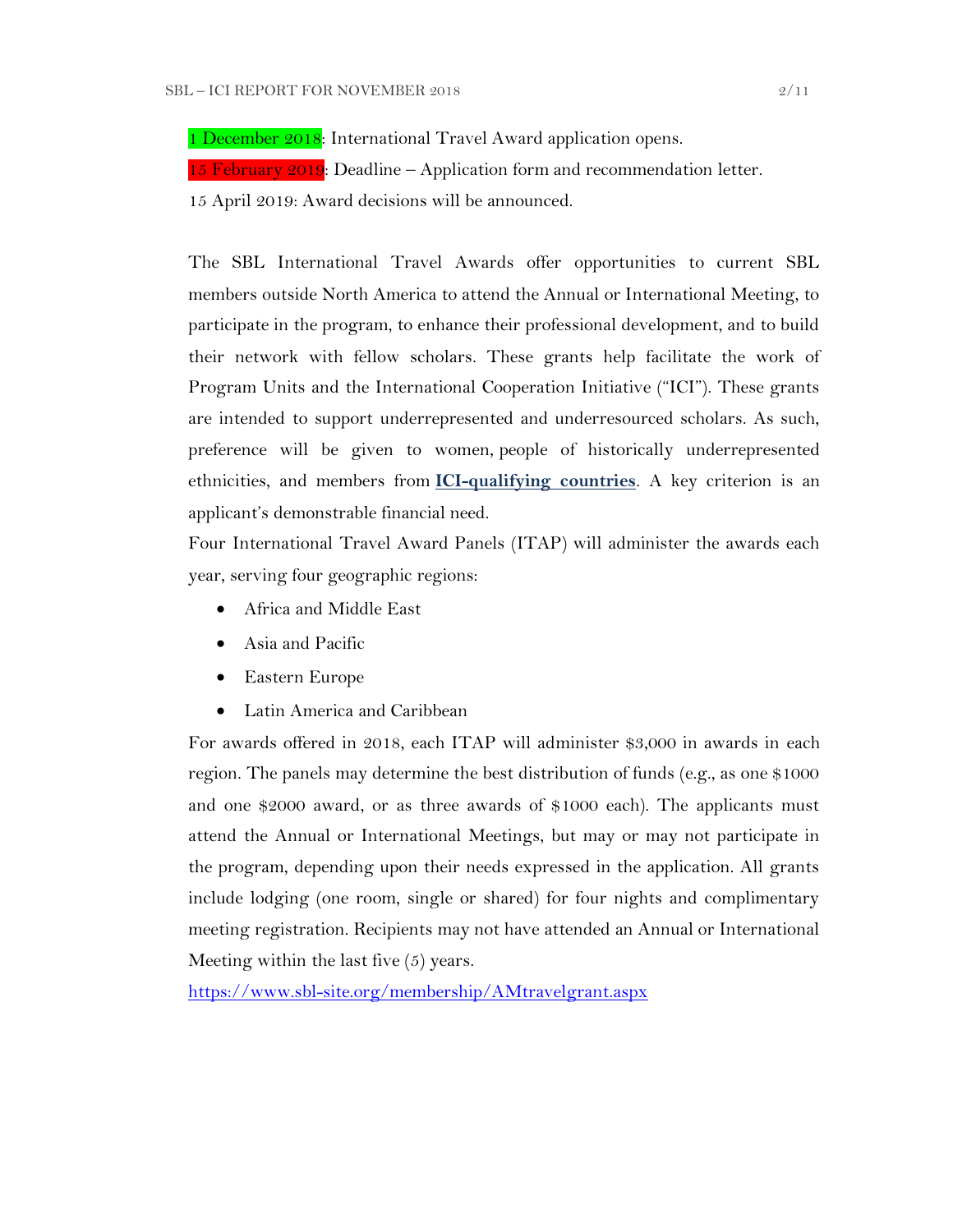#### (c) **PUBLICATION IN [ANCIENT NEAR EAST MONOGRAPHS](http://www.sbl-site.org/publications/Books_ANEmonographs.aspx) (ANEM)**

ANEM is a series that was established by the SBL at the request of the International Cooperation Initiative (ICI), jointly published with the Universidad Católica Argentina's Centro de Estudios de Historia del Antiguo Oriente (CEHAO) and co-edited by Jeffrey Stackert and Juan Manuel Tebes. The series publishes volumes on the Ancient Near East (including ancient Israel) both in print and electronically, making them freely available for download. Paperback and hardback versions of the volumes are available, for a reasonable price.

To view the volumes published in the series, please go to

[http://www.sbl-site.org/publications/Books\\_ANEmonographs.aspx](http://www.sbl-site.org/publications/Books_ANEmonographs.aspx) (SBL English version)

<http://www.uca.edu.ar/anem> (CEHAO Spanish version)

The latest volume in ANEM is:

**FARBER, Zev I., Jacob L. WRIGHT (eds.) Archaeology and History of Eighth-Century Judah. Ancient Near East Monographs – Monografías sobre el Antiguo Oriente, Volume 23. Atlanta: Society of Biblical Literature – Centro de Estudios del Antiguo Oriente, 2018. 593 pp. ISBN 9781628372335**

Essays from an international group of experts.

Essays from an international group of experts on the ancient Near East and the Hebrew Bible honor Oded Borowski's pioneering work in the archaeology and history of ancient Israel and Judah. Contributors approach the question of what we know of eighth-century Judah from multiple angles, including a survey of Judah's neighbors, the land of Judah and its cities, daily life and material culture, religious beliefs and practices, and early forms of what are now biblical texts. Contributors include Rami Arav, Shawn Zelig Aster, Assaf Avraham, Jeffrey A. Blakely, Sandra Blakely, Elizabeth Bloch-Smith, Efrat Bocher, Erin Darby, Jennie Ebeling, Zev I. Farber, Avraham Faust, Daniel E. Fleming, Yuval Gadot, Kristine Garroway, Seymour Gitin, James W. Hardin, Gilad Itach, Hayah Katz, Reinhard G. Kratz, Joel M. LeMon, Shani Libi, Oded Lipschits, Donald Redford, Christopher Rollston,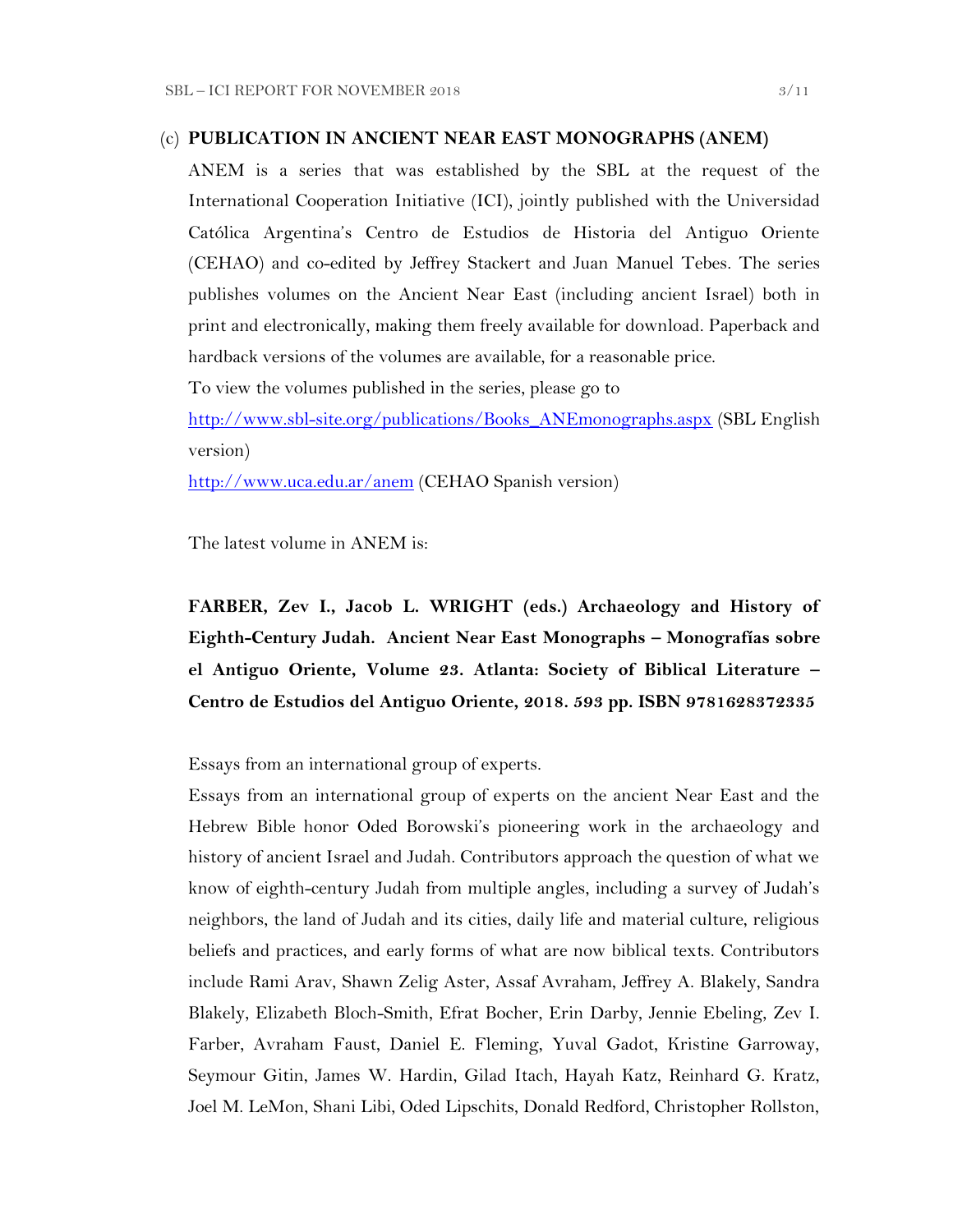Bruce Routledge, Yair Sapir, Konrad Schmid, Cynthia Shafer-Elliott, Brent A. Strawn, Andy Vaughn, Jacob L. Wright, and K. Lawson Younger Jr.

Features:

- Emphasis on the influence of Assyria in Judah's political, religious, and material cultures.

- Multiple models for the early stages of biblical writing and composition.

- Updated information on pottery typologies.

# **(d) PUBLICATION IN INTERNATIONAL VOICES IN BIBLICAL STUDIES (IVBS)**

IVBS is a series that was established by the SBL at the request of the International Cooperation Initiative (ICI), and which is co-edited by Monica Melanchthon and Jione Havea. IVBS encourages in particular submissions from scholars in the present seven international regions for which it has editorial boards: Africa, Central and Eastern Europe, Latin America, Middle East-South Asia, Northeast Asia, Pacific, and Southeast Asia. Interregional collaborations are also welcome. IVBS publishes works in English and in any other language for which its editors can find qualified peer reviewers. Any work published in IVBS is freely available to anyone in perpetuity. The series publishes work generally in the area of reception history and criticism. The scope is not limited to any particular biblical text or historical timeframe. The works will mainly be published in English and, wherever possible, also in primary languages of authors. For more information please go to [http://ivbs.sbl-site.org/home.aspx.](http://ivbs.sbl-site.org/home.aspx) If you would consider publishing your work in this series, feel free to contact one of the two general editors, [Monica Melanchthon](mailto:ivbs2010@gmail.com) or [Jione Havea.](mailto:jioneh@nsw.uca.org.au)

The latest volume in IVBS is:

# **Nofoaiga, V. A Samoan Reading of Discipleship in Matthew. Atlanta: SBL Press, 2017.**

A reading of discipleship as service from the ancient Galilee to contemporary Samoa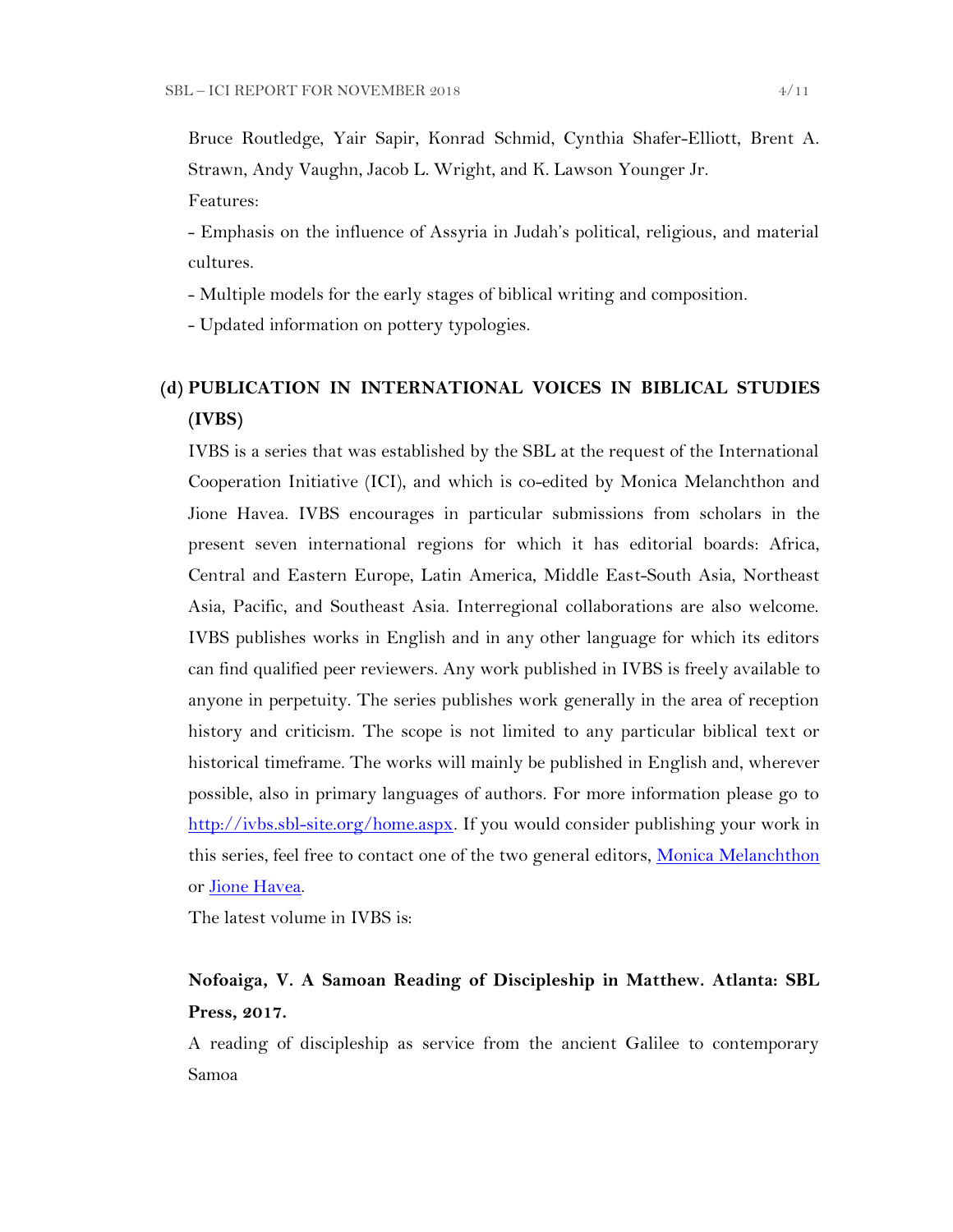The Bible contains a collection of perspectives that should not be privileged over and against the perspectives of readers from other lands.This book offers an alternative understanding of discipleship under the influence of the Samoan tautua (servant), for whom the needs of family and local people are foremost, and approaches in biblical criticism that affirm locatedness of readers. Because discipleship is also about place, which might be in-between spaces, Nofoaiga offers tautuaileva (service in-between spaces) readings of Matthew 4:12–25 and Matthew 7:24–8:22 that emphasize place (Galilee) as well as the marginalized and excluded (the crowd). With the twirlings and ebbings expected from natives of oral cultures, Nofoaiga holds the complexity of tautuaileva in this study and offers it as his contribution to the assembling and assembly of islander criticism.

Features:

*Tautuaileva*, or service in-between spaces or in relational places, as a method of islander criticism.

A critique of traditional interpretations of the meaning of discipleship as abandoning family, duty, and responsibility.

Glossary of important Samoan terms and phrases.

#### **(e) PUBLICATIONS: ONLINE BOOKS**

For a **full alphabetic list of all publications available for free in the ICI book repository program**, please go to:

[http://www.sbl-site.org/publications/Books\\_ICIbooks.aspx](http://www.sbl-site.org/publications/Books_ICIbooks.aspx)

New books added to the repository!:

# **Runia, David T., and Gregory E. Sterling, eds. Studia Philonica Annual: Studies in Hellenistic Judaism, Volume XXIX. Atlanta: SBL Press, 2017.**

The Studia Philonica Annual is a scholarly journal devoted to the study of Hellenistic Judaism, particularly the writings and thought of the Hellenistic-Jewish writer Philo of Alexandria (circa 15 BCE to circa 50 CE).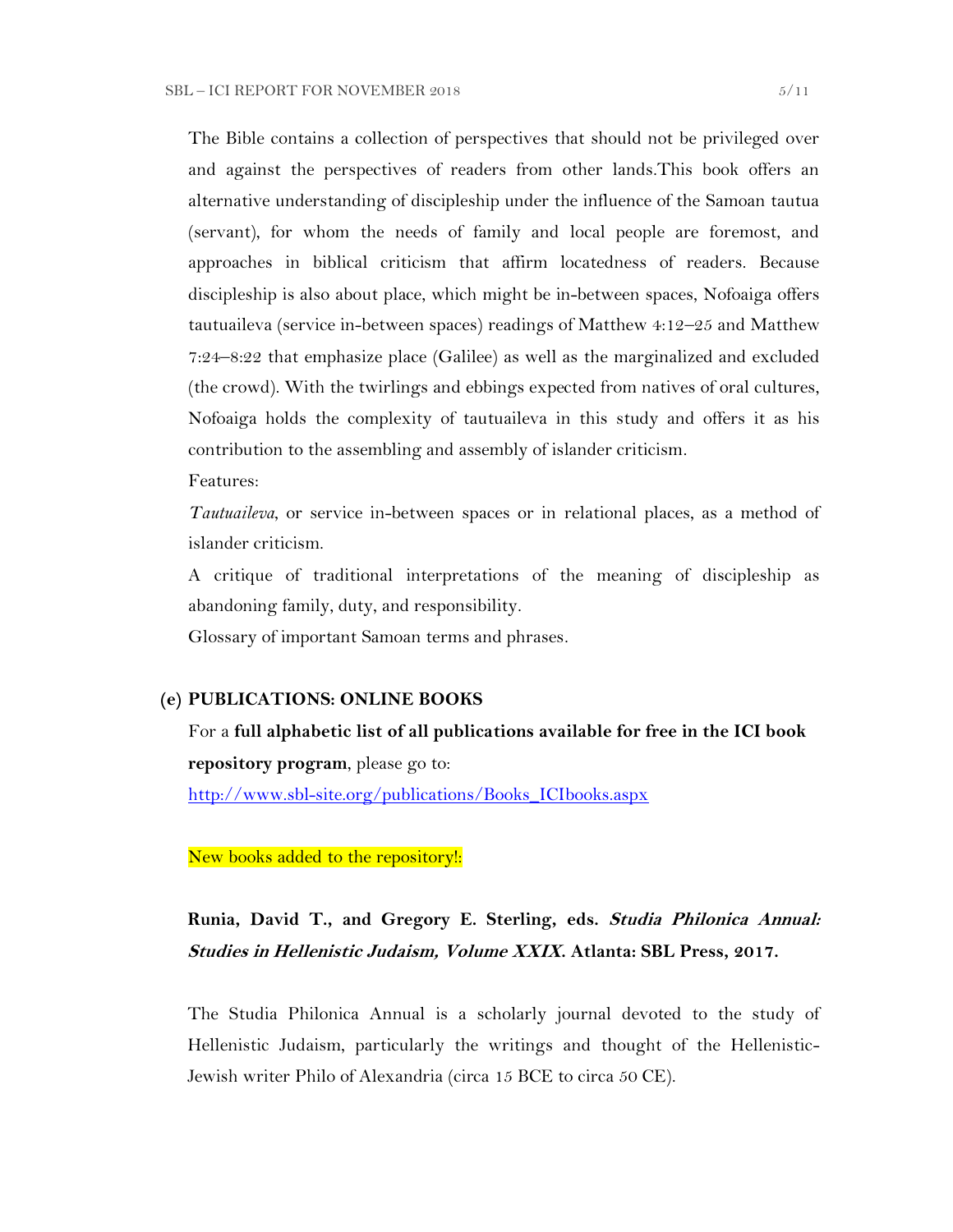# **Lozada, Francisco, Jr. Toward a Latino/a Biblical Interpretation. Resources for Biblical Studies 91. SBL Press, 2017.**

In *Toward a Latino/a Biblical Interpretation*, Francisco Lozada Jr. explores the complex and diverse issues related to Latino/a biblical interpretation and to applying it. He introduces three sample readings of biblical texts leading readers through the intricacy of interpretation that has historically and culturally surrounded understanding what it means to do Latino/a biblical interpretation. Throughout, Lozada attempts to work out various strategies that Latinos/as have employed to read biblical texts. He argues that Latino/a biblical interpretation is concerned with identity and belongingness with the goal toward the transformation/liberation of the Latino/a community. The future of Latino/a biblical interpretation is recognizing its interdisciplinary approach and the identification of the great diversity among its community.

# **de Bruyn, Theodore S., Stephen A. Cooper, and David G. Hunter. Ambrosiaster's Commentary on the Pauline Epistles: Romans. Writings from the Greco-Roman World 41. Atlanta: SBL Press, 2017.**

Ambrosiaster was a pioneer in the revival of interest in the Pauline epistles in the later fourth century. He was read by Latin writers, including Pelagius and Augustine, and his writings, passed on pseudonymously had a long afterlife in the biblical commentaries, theological treatises, and canonical literature of the medieval and the early modern periods. In addition to his importance as an interpreter of scripture, Ambrosiaster provides unique perspectives on many facets of Christian life in Rome, from the emergence of clerical celibacy to the development of liturgical practices to the subordination of women.

JSTOR provides free or low cost access to more than 1,500 institutions in 69 countries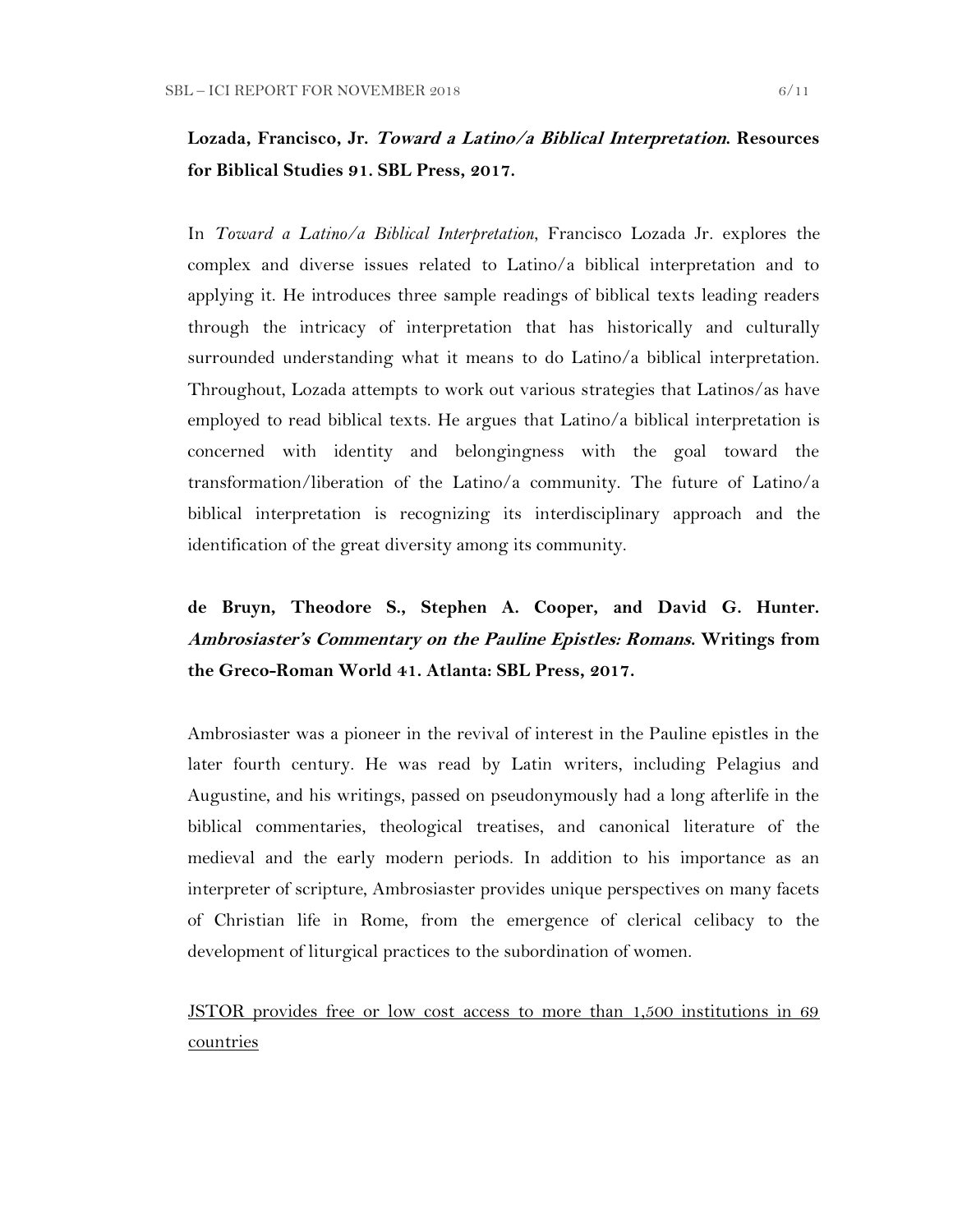More than 1,500 institutions in Africa and other developing nations receive access to JSTOR free of charge or for steeply reduced fees. This is made possible through a combination of philanthropic support and the fees paid by libraries in other countries around the world, as well as publishers' eagerness to support this work. More information is available about JSTOR's [African Access](http://about.jstor.org/libraries/african-access-initiative)  [Initiative](http://about.jstor.org/libraries/african-access-initiative) and [Developing Nations Access Initiative](http://about.jstor.org/libraries/developing-nations-access-initiative) programs.

#### Need JSTOR Access?

As part of your Society of Biblical Literature membership, save 50% on the annual JPASS plan, your personal access to the JSTOR archive. With more than 1,900 scholarly journals, JSTOR is one of the world's leading academic databases. Millions of users worldwide rely on JSTOR for research, fact checking, and book reviews. This discounted subscription includes unlimited reading access and 120 article downloads. JSTOR adds new titles every month so you'll have a growing collection of the world's leading peer-reviewed journals only a click away.

To access the discounted JPASS, log-in to the SBL website with your member ID. Just below where you entered your member ID, click membership benefits. You will see JSTOR's JPASS among the benefits and a link "To get your savings: click here."

### **(f) ICI TEACHING COLLABORATION PROGRAM**

In order to facilitate the exchange of scholars and institutions in biblical studies across the globe, a teaching collaboration program is run by the ICI. The facility consists of lists of scholars and institutions interested in exchanges that are made available on the SBL website.

See: [http://sbl-site.org/educational/ICITeaching.aspx.](http://sbl-site.org/educational/ICITeaching.aspx) If you or your institution is interested in such collaboration, please visit the site and enroll yourself in these lists. For more information, contact [Jackie du Toit.](mailto:dutoitjs@ufs.ac.za)

#### **(g) JOURNAL OF BIBLICAL LITERATURE (JBL) ARCHIVE**

Take note that an archive with JBL articles from volume 122.1 of 2003 through volume 130.1 of 2011 is available online to people accessing the SBL website from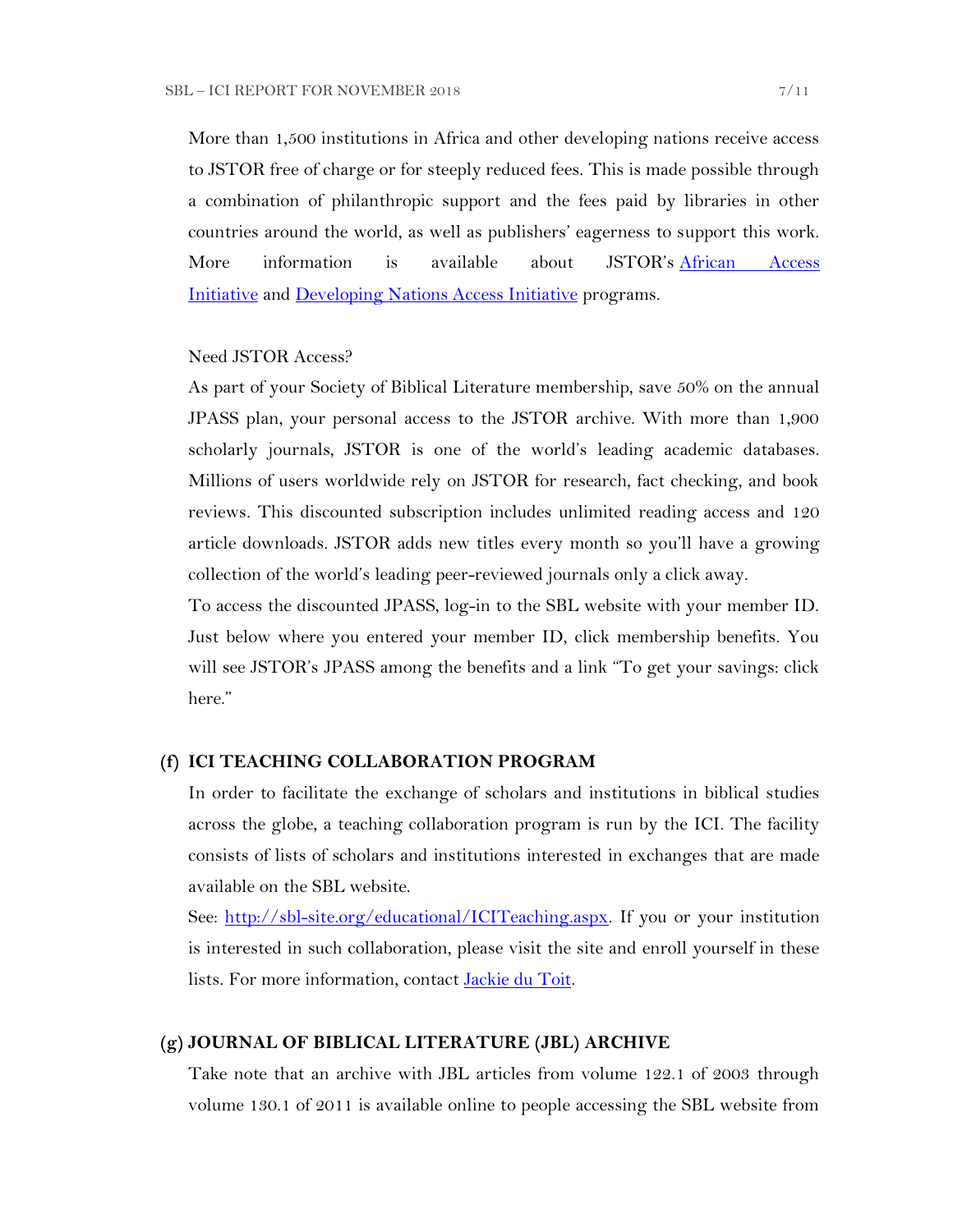any ICI country. See http://www.sbl-site.org/publications/ICI\_JBLarchive.aspx. All articles in those volumes can be downloaded for free!

#### **(h) THE SBL WEBSITE**

The SBL website (on the SBL Press page) has a facility where one can search the full text of all SBL books! For this very convenient tool, see:

<http://sbl-site.org/publications/default.aspx>

For searching reviews of a vast number of academic publications, see the website of Review of Biblical Literature (RBL) at (you have to log in with your membership number):

<http://www.bookreviews.org/>

### **(i) EVENTS**

The SBL maintains a significant list of events taking place anywhere in the globe. For the full list please go to<http://www.sbl-site.org/meetings/events.aspx> A selection of events is listed below—mainly those taking place in ICI regions.

Please provide information on conferences in your region, including calls for papers, to Sharon Johnson at  $\frac{\text{sharon.}(\partial s\text{bl-site.} \text{org.}}{\text{gl.}(\partial s\text{bl-site.} \text{org.}})$ 

#### **2019**

#### **1/23-1/25 Prayer and the Ancient City: Influences of Urban Space**

The Martin-Luther-University Halle-Wittenberg will host the conference. The workshop is a first attempt to investigate the impact of urban space on prayer practices and related religious thought and belief in antiquity

<https://www.theologie.uni-halle.de/nt/aktuelles/>

### **7/1-7/5 SBL International Meeting**

Our host institutions are the Pontifical Biblical Institute and the Gregorian University, Rome, Italy.

<https://www.sbl-site.org/meetings/Internationalmeeting.aspx>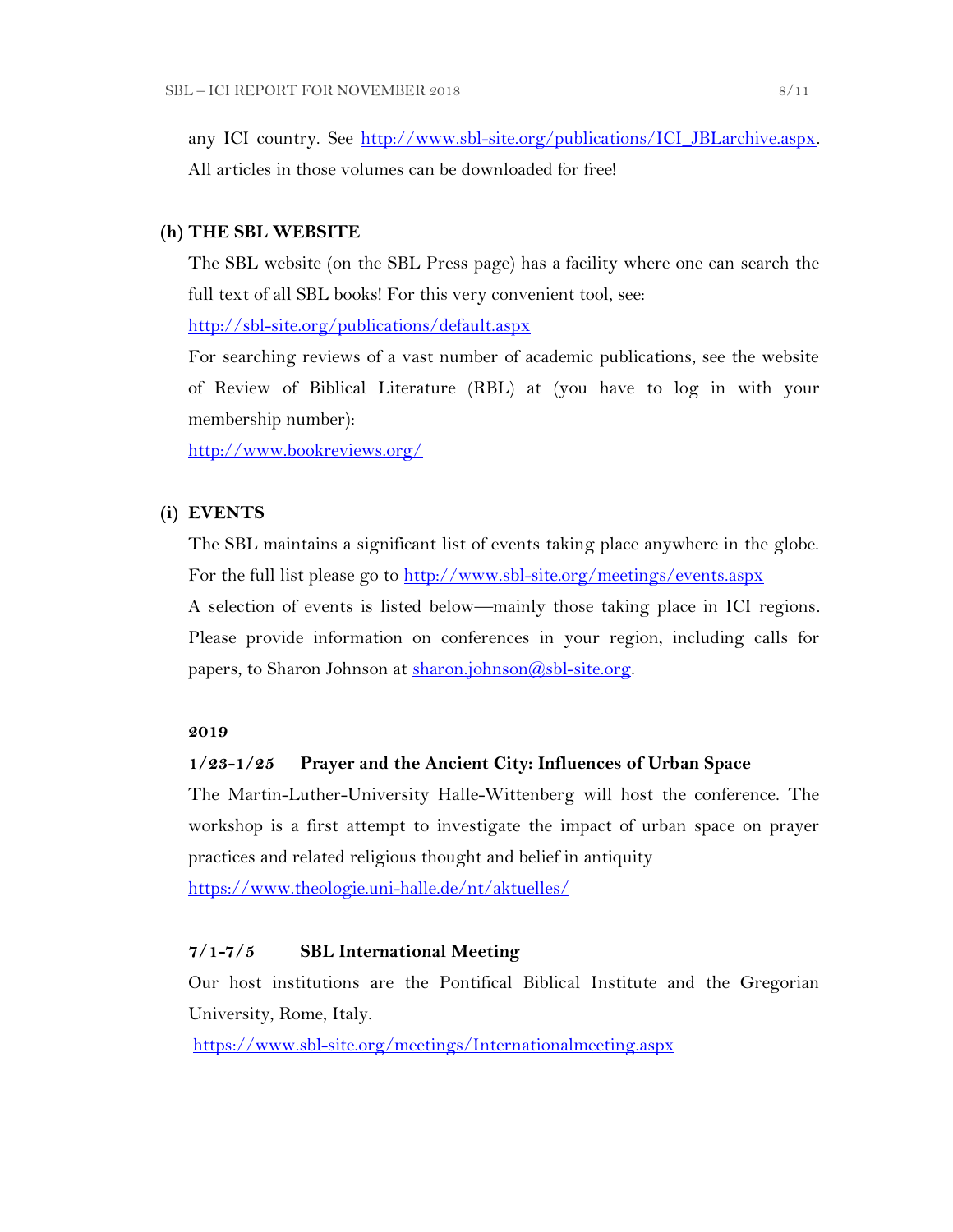### **7/16-7/19 Congreso Internacional de Estudios Bíblicos**

Con ocasión de cumplirse los 80 años de la Revista Bíblica, la "Asociación Bíblica Argentina" (ABA) y los Consejos Editoriales de la Revista, junto con la "Asociación Brasileira de Pesquisa Bíblica" (ABIB), la Asociación Bíblica Chilena (ABCh), la Asociación de Biblistas de México y varios colegas de distintos países latinoamericanos y de los Estados Unidos, hemos organizado un "Congreso Internacional de Estudios Bíblicos" que tendrá lugar en la sede de Buenos Aires de la Pontificia Universidad Católica Argentina "Santa María de los Buenos Aires".

On the occasion of the 80th anniversary of Revista Bíblica, the "Asociación Bíblica Argentina" (ABA) and the Revista Editorial Board, together with the "Asociación Brasileira de Pesquisa Bíblica" (ABIB), the Asociación Bíblica Chilena (ABCh), the Asociación de Biblistas de México and several colleagues from different Latin American countries and the United States, have organized an "International Congress of Biblical Studies" that will take place in the Buenos Aires headquarters of the Pontificia Universidad Católica Argentina "Santa María de los Buenos Aires".

<http://congresobiblico2019.org/>

#### **7/21-7/24 The British Association of Jewish Studies Conference**

BAJS Annual Conference will be held at the University of Oxford. Theme: What is Commentary?

<https://britishjewishstudies.org/about/conference-2018/>

### **7/30-8/2 Society for New Testament Studies**

SNTS 2019 General Meeting will be held in Marburg, Germany. <http://snts.international/general-meetings/>

#### **8/4-8/9 International Organization for the Study of the Old Testament**

The 23rd Congress of IOSOT will be held at the University of Aberdeen. <https://www.abdn.ac.uk/events/conferences/iosot/index.php>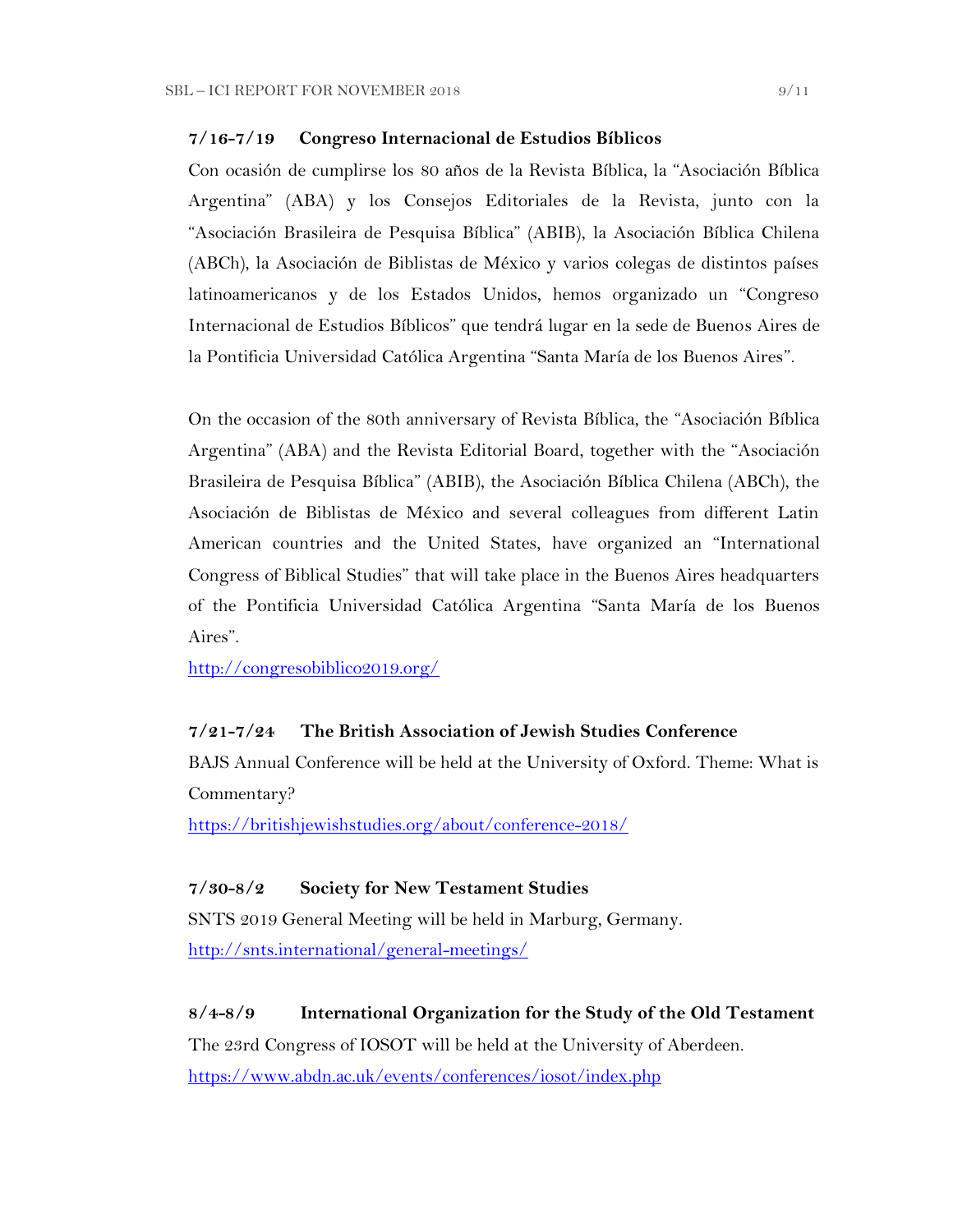#### **8/11-8/14 European Association of Biblical Studies**

2019 Annual Conference will be held in Warsaw, Poland. <https://www.eabs.net/>

#### **(j) SBL EDUCATIONAL RESOURCES FREELY AVAILABLE**

There are links to numerous educational resources on the SBL website. The following are freely available: (i) Resources on Teaching the Bible; (ii) Freely downloadable Hebrew, Greek and Transliteration fonts (amongst others); (iii) Resources on Bible translations and commentaries; and (iv) Research tool resources.

See<http://sbl-site.org/educational/default.aspx>

Also remember to check the newly-developed **Bible Odyssey** online portal. See [www.bibleodyssey.org.](http://www.bibleodyssey.org/) This portal offers wonderful educational resources, but also resources for broader popular audiences. Use this site to popularize our academic studies in faith communities!

Any topics you would like to see Bible Odyssey address? Just send a message to: [bow@sbl-site.org](mailto:bow@sbl-site.org)

### **(k) PLEASE PASS ON THE INFORMATION**

Please share this newsletter with your colleagues and students and become a liaison for your institution and SBL. (Please contact our liaison officer, [Jackie du](mailto:dutoitjs@ufs.ac.za)  [Toit,](mailto:dutoitjs@ufs.ac.za) if you would like to assist as contact person in your region.) Your advocacy for ICI strengthens biblical studies as a discipline and builds relationships in the global community. Thank you to those who have done so in the past—we also receive letters from people who received the newsletter from someone else.

Thanks a lot for your interest and spread the word!

Juan